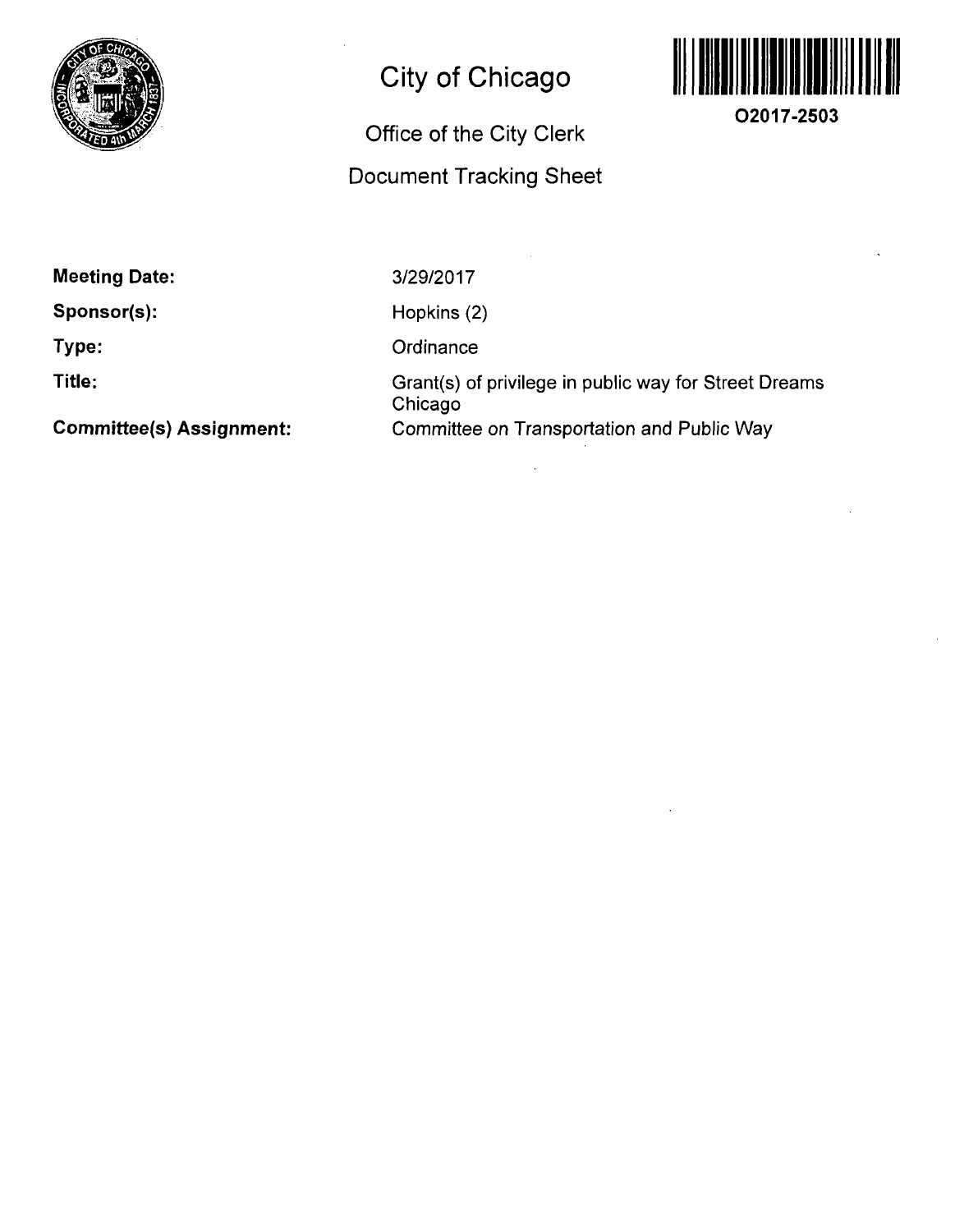**ORDINANCE** STREET DREAMS CHICAGO Acct. No. 389955 -1 Permit No. 1125777

Be It Ordained by the City Council of the City of Chicago:

SECTION 1. Permission and authority are hereby given and granted to STREET DREAMS CHICAGO, upon the terms and subject to the conditions of this ordinance to maintain and use, as now constructed, one (1) Door Swing(s) on the public right-of-way adjacent to its premises known as 1415 N. Ashland Ave..

Said Door Swing(s) at N. Ashland Avenue measure(s): One (1) at three (3) feet in length, and three (3) feet in width for a total of nine (9) square feet.

The location of said privilege shall be as shown on prints kept on file with the Department of Business Affairs and Consumer Protection and the Office of the City Clerk.

Said privilege shall be constructed in accordance with plans and specifications approved by the Department of Transportation (Division of Project Development).

This grant of privilege in the public way shall be subject to the provisions of Section 10-28-015 and all other required provisions of the Municipal Code of Chicago.

The grantee shall pay to the City of Chicago as compensation for the privilege #1125777 herein granted the sum of seventy-five (\$75.00) per annum in advance.

A 25% penalty will be added for payments received after due date.

The permit holder agrees to hold the City of Chicago harmless for any damage, relocation or replacement costs associated with damage, relocation or removal of private property caused by the City performing work in the public way.

Authority herein given and granted for a period of five (5) years from and after Date of Passage.

Alderman.

Brian Hopkins 2nd Ward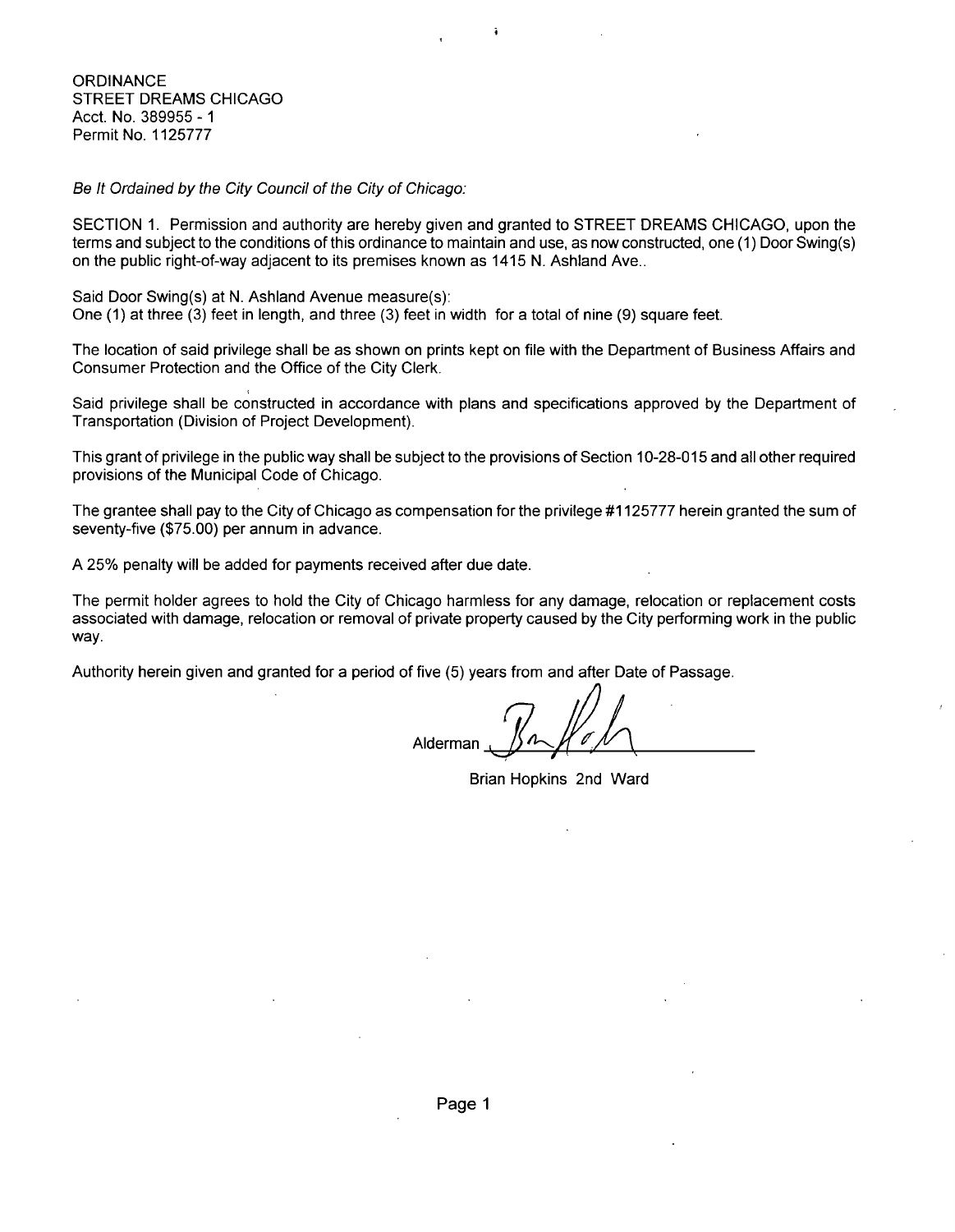